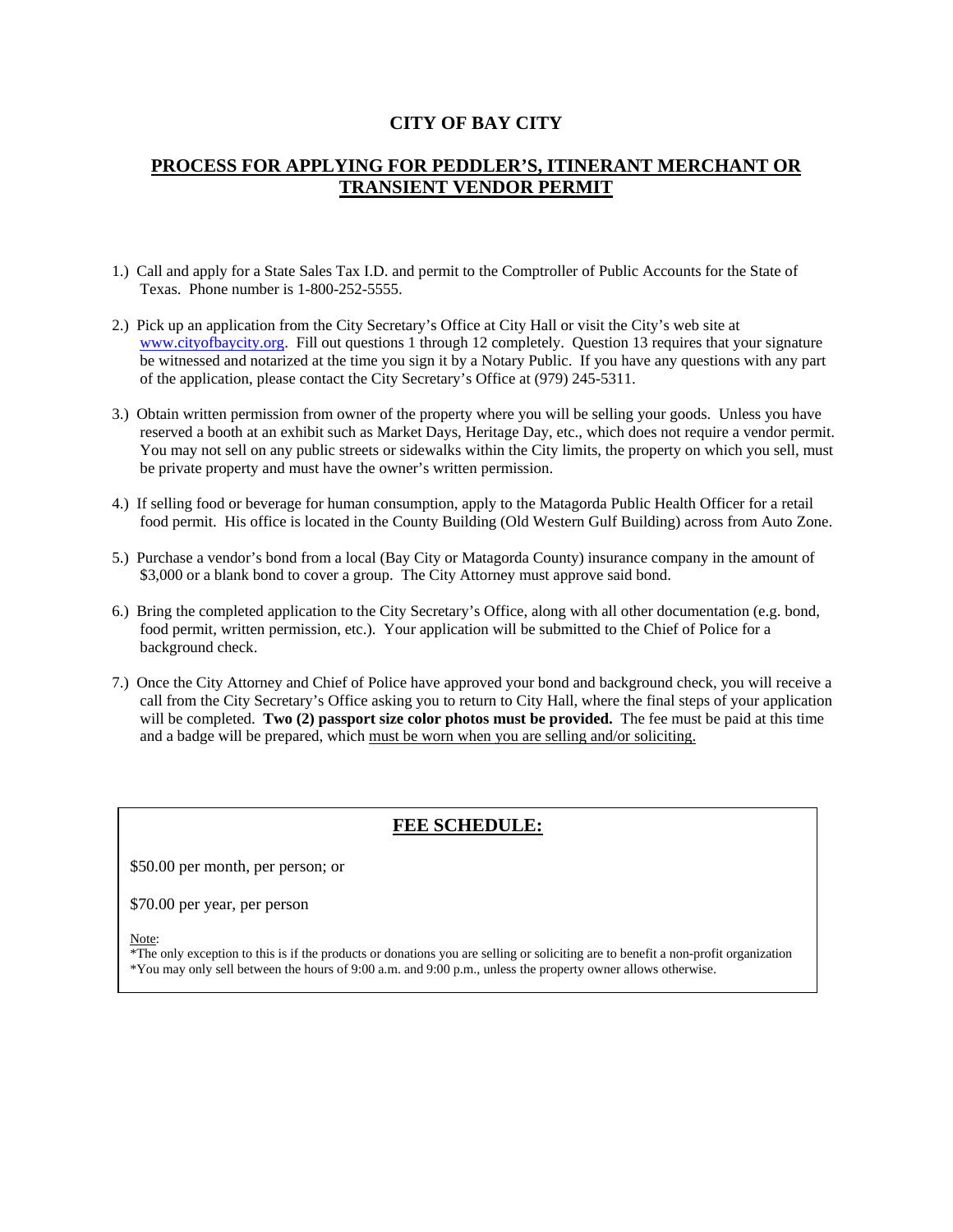LICENSE\_\_\_\_\_\_\_\_\_\_\_\_ ISSUE DATE\_\_\_\_\_\_\_\_\_\_\_\_

# **CITY OF BAY CITY**

# **APPLICATION FOR PEDDLER'S ITINERANT MERCHANT OR TRANSIENT VENDOR PERMIT**

Attach Photo of Applicant

| <b>CURRENT RESIDENCE</b>                                                                                                                       |                                                                                            |
|------------------------------------------------------------------------------------------------------------------------------------------------|--------------------------------------------------------------------------------------------|
| <b>CURRENT BUSINESS</b>                                                                                                                        |                                                                                            |
| <u> 1989 - Johann Barbara, martxa alemaniar argumento estas alemaniar alemaniar alemaniar alemaniar alemaniar a</u><br><b>FORMER RESIDENCE</b> |                                                                                            |
| <u> 2008 - Jan Barnett, fransk politik (d. 1888)</u><br><b>FORMER BUSINESS</b>                                                                 |                                                                                            |
|                                                                                                                                                |                                                                                            |
|                                                                                                                                                |                                                                                            |
| EXPIRATION DATE: ____________________                                                                                                          |                                                                                            |
| 3. PHYSICAL DESCRIPTION OF APPLICANT                                                                                                           |                                                                                            |
|                                                                                                                                                |                                                                                            |
| 4. APPLICANT WHO IS A NON-DRIVER MAY SUBMIT THE FOLLOWING FOR<br><b>DENTIFICATION:</b>                                                         |                                                                                            |
| (B) Certified copy of Birth Certificate                                                                                                        | (A) Governmental Identification: __________________________________ (Federal/State Number) |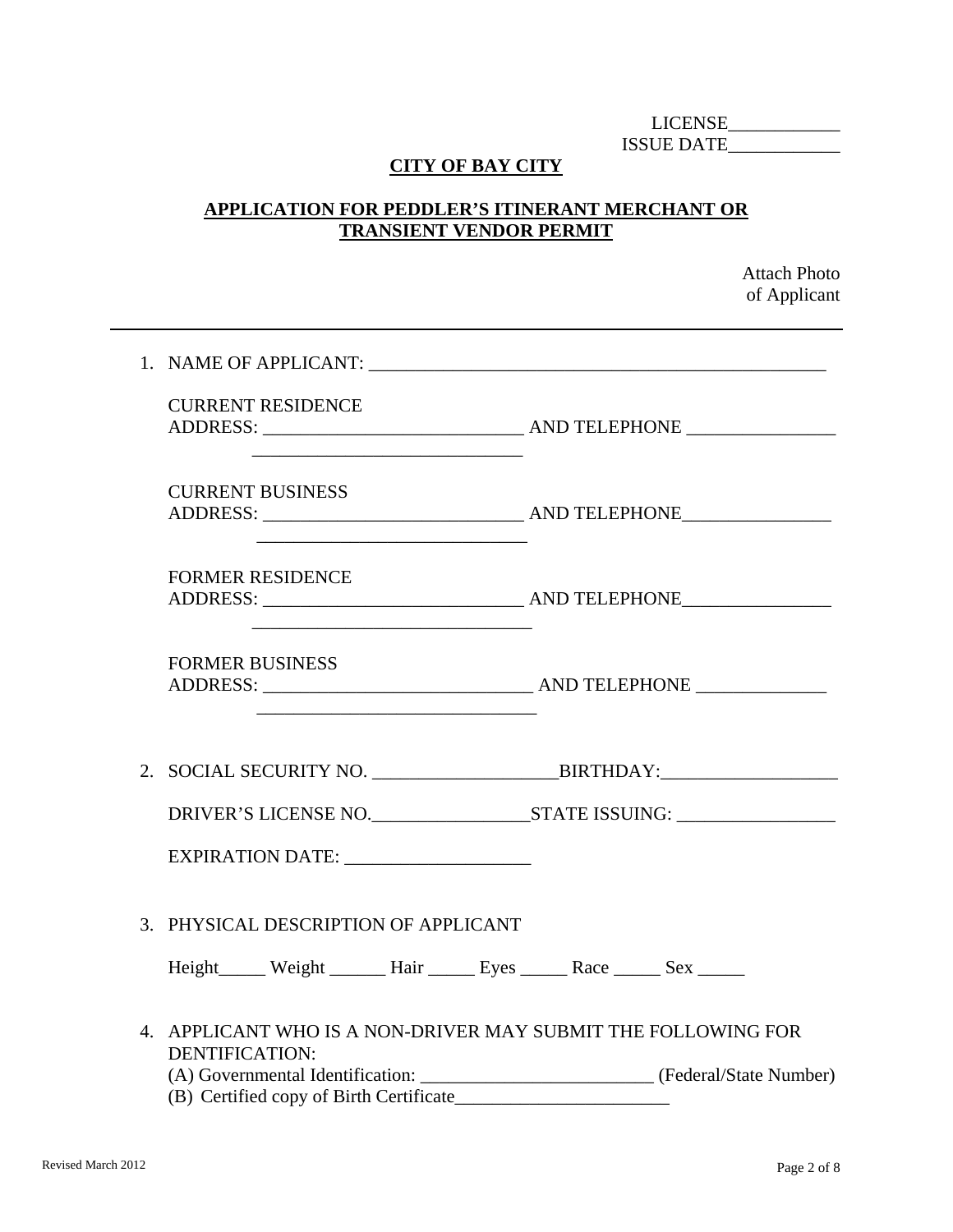5. DESCRIPTION OF GOODS TO BE SOLD, INCLUDING BRAND NAMES, IF ANY:

 \_\_\_\_\_\_\_\_\_\_\_\_\_\_\_\_\_\_\_\_\_\_\_\_\_\_\_\_\_\_\_\_\_\_\_\_\_\_\_\_\_\_\_\_\_\_\_\_\_\_\_\_\_\_\_\_\_\_\_\_\_\_\_\_\_\_\_\_ \_\_\_\_\_\_\_\_\_\_\_\_\_\_\_\_\_\_\_\_\_\_\_\_\_\_\_\_\_\_\_\_\_\_\_\_\_\_\_\_\_\_\_\_\_\_\_\_\_\_\_\_\_\_\_\_\_\_\_\_\_\_\_\_\_\_\_\_

- 6. IF GOODS ARE TO BE SHIPPED, LIST NAME, ADDRESS AND TELEPHONE NUMBER OF MANUFACTURING LOCATION AND/OR SHIPPING LOCATION:
- 7. ADDRSSS OF LOCATION WHERE GOODS SHALL BE DISPLAYED TO PUBLIC OR OFFERED FOR SALE:
- 8. NAME, ADDRESS AND TELEPHONE NUMBER OF OWNER OF PROPERTY WHERE GOODS WILL BE DISPLAYED TO PUBLIC OR OFFERED FOR SALE:

\_\_\_\_\_\_\_\_\_\_\_\_\_\_\_\_\_\_\_\_\_\_\_\_\_\_\_\_\_\_\_\_\_\_\_\_\_\_\_\_\_\_\_\_\_\_\_\_\_\_\_\_\_\_\_\_\_\_\_\_\_\_\_\_\_\_\_\_\_\_\_

- 9. APPLICANT WILL TRAVEL DOOR TO DOOR TO EXHIBIT OR SELL GOODS:  $\Box$   $\Box$   $\Box$  YES  $\Box$   $\Box$  NO
- 10. IF GOODS TO BE SOLD OR TRANSPORTED IN OR DISPLAYED FROM A VEHICLE, THE FOLLOWING INFORMATION IS REQUIRED:

| Owner of Vehicle: |       | Telephone No. |      |
|-------------------|-------|---------------|------|
| Owner's Address:  |       |               |      |
| Vehicle Make:     | Model | Color         | Year |

VIN No. \_\_\_\_\_\_\_\_\_\_\_\_\_\_\_\_\_\_\_\_\_\_\_\_License No.\_\_\_\_\_\_\_\_\_\_\_\_\_ State\_\_\_\_\_\_\_\_\_

- 11. HAS APPLICANT BEEN CONVICTED WITHIN THE LAST TEN (10) YEARS OF ANY CITY, STATE OR FEDERAL OFFENSE INCLUDING:
	- A) Misrepresented or made any false statements in regard to his authority to sell such goods.  $YES \mid \cdot \mid NO \mid \cdot \mid$
	- B) Any offense involving narcotics, dangerous drugs or crimes with dangerous weapons. YES  $\Box$  NO  $\Box$
	- C) Any offense involving the use of force and violence upon the person of another that is designated as a felony in the state of Texas, YES  $\parallel$  NO  $\parallel$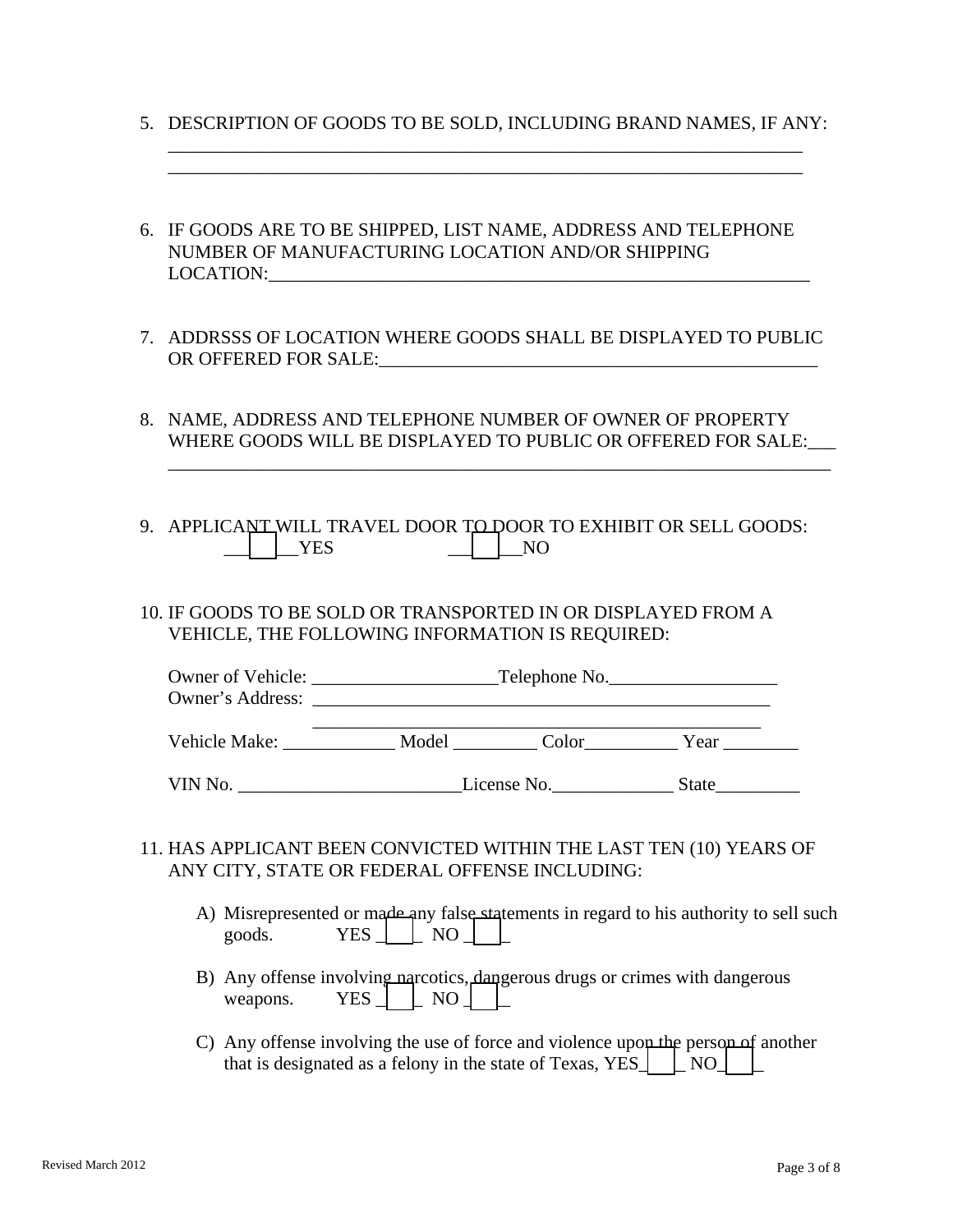- D) Any offense of fraud, misrepresentation, embezzlement, forgery, or theft That is designated as a felony in the state of Texas. YES $\Box$  NO
- E) Been convicted in a court of proper jurisdiction of any of the previously Named violations at any time YES  $\parallel$  NO  $\parallel$

## 12. **DOCUMENTS TO BE ATTACHED TO APPLICATION**:

(A)**PERMIT FROM LANDOWNER –** A written permit signed by owner or his authorized agent of the property at the location where goods will be displayed or offered for sale, and stating owner consents to applicant's use of such property.  $YES$   $\lfloor$  NO  $\rfloor$ 

(B) **STATE SALES TAX PERMIT** - A valid sales tax permit issued by the office of the Comptroller of Public Accounts of the State of Texas. YES\_\_\_\_\_ NO\_\_\_

13. APPLICANT AGREES TO READ, UNDERSTAND, AND TO ABIDE BY THE BAY CITY CODE OF ORDINANCES GOVERNING ANY PERSON ENGAGING IN THE CCUPATION OF A PEDDLER, ITINERANT MERCHANT OR TRANSIENTENDOR BEFORE SIGNING THIS APPLICATION.

 $\overline{\phantom{a}}$  , and the contract of the contract of the contract of the contract of the contract of the contract of the contract of the contract of the contract of the contract of the contract of the contract of the contrac

APPLICANT

THE STATE OF TEXAS COUNTY OF MATAGORDA

 BEFORE ME, The undersigned authority, on this day personally appeared \_\_\_\_\_\_\_\_\_\_\_\_\_\_\_\_\_\_\_\_\_\_\_\_\_\_\_\_\_, who has stated under oath that he/she has read the foregoing application and that all facts therein set forth are true and correct. SWORN TO AND SUBSCRIBED BEFORE ME on this the day of .  $20 \underline{\hspace{1cm}},$ 

 $\frac{1}{\sqrt{2}}$  ,  $\frac{1}{\sqrt{2}}$  ,  $\frac{1}{\sqrt{2}}$  ,  $\frac{1}{\sqrt{2}}$  ,  $\frac{1}{\sqrt{2}}$  ,  $\frac{1}{\sqrt{2}}$  ,  $\frac{1}{\sqrt{2}}$  ,  $\frac{1}{\sqrt{2}}$  ,  $\frac{1}{\sqrt{2}}$  ,  $\frac{1}{\sqrt{2}}$  ,  $\frac{1}{\sqrt{2}}$  ,  $\frac{1}{\sqrt{2}}$  ,  $\frac{1}{\sqrt{2}}$  ,  $\frac{1}{\sqrt{2}}$  ,  $\frac{1}{\sqrt{2}}$ 

NOTARY PUBLIC

================================================================== IF YOU ARE APPLYING FOR A PERMIT TO ENGAGE IN THE OCCUPATION OF A PEDDLER, INTINERANT MERCHANT OR TRANSIENT VENDOR WITHIN THE CITY LIMITS OF THE CITY OF BAY CITY, TEXAS, THE FOLLOWING CERIFICATIONS MUST BE COMPLETED BY THE APPROIATE OFFICIALS.

#### CERTIFICATE OF PUBLIC HEALTH OFFICER

(Complete only if applying to sell food for human consumption)

 I, \_\_\_\_\_\_\_\_\_\_\_\_\_\_\_\_\_\_\_\_\_\_\_\_\_\_\_\_\_\_\_, Public Health Officer for Bay City, Matagorda County, Texas, do certify that the food products offered for sale by Applicant meet the minimum food standards of the State of Texas.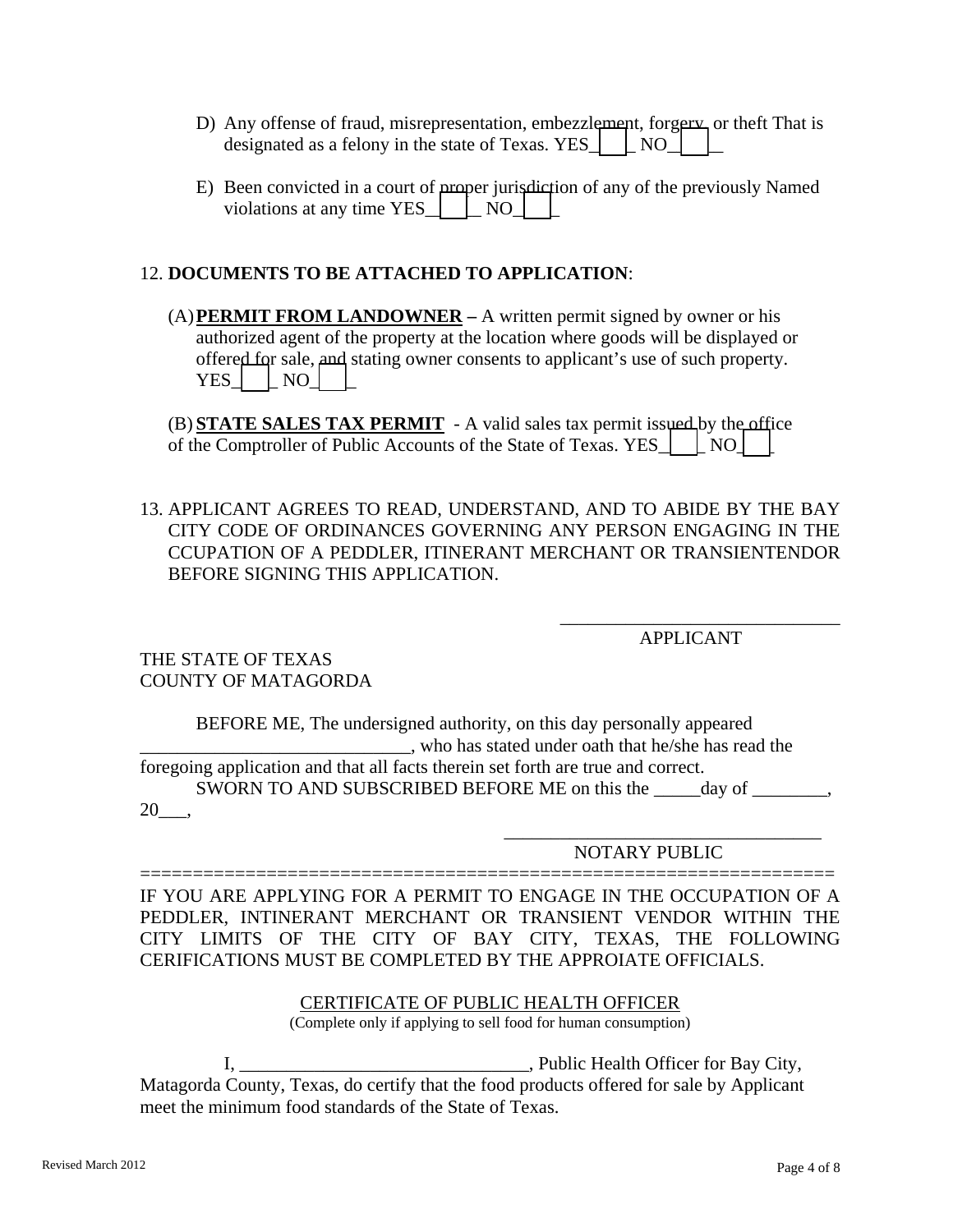Given under my hand and seal of office this the <u>equal</u> of <u>equal</u>,

 $\overline{\phantom{a}}$  , which is a set of the set of the set of the set of the set of the set of the set of the set of the set of the set of the set of the set of the set of the set of the set of the set of the set of the set of th

 Public Health Officer Matagorda County, Texas

## CERTIFICATE OF CHIEF OF POLICE

 I, \_\_\_\_\_\_\_\_\_\_\_\_\_\_\_\_, chief of Police of Bay City, Texas, do hereby certify that I have conducted a "Security Check" on the following named Applicant for a Peddler, Itinerant Merchant or Transient Vendor's Permit, \_\_\_\_\_\_\_\_\_\_\_\_\_\_\_\_\_\_\_\_\_\_\_, I further certify that the Applicant:

- 1. Has \_\_\_ Has Not \_\_\_\_ misrepresented nor has he made any false statements in regard to his authority to sell such goods.
- 2. Has Has Not been convicted of an offense involving narcotics, dangerous drugs or crimes with dangerous weapons within the last ten (10) years.
- 3. Has\_\_\_ Has Not \_\_\_ been convicted of an offense involving the use of force and Violence upon the person or another when the offense is designated as a felony in the state of conviction or this state within the last ten (10) years.
- 4. Has\_\_\_ Has Not\_\_\_ been convicted of an offense of fraud, misrepresentation, embezzlement, forgery, or theft when such offense is designated as a felony in the state of conviction or this state within the last ten (10) years.
- 5. Has\_\_\_ Has Not \_\_\_\_been convicted in a court of proper jurisdiction of and of the previously named violations at any time within the last ten (10) years.

This application for a "Security Check" was received on the day of  $\frac{1}{20}$ , 20  $\frac{1}{20}$ , and completed on the  $\frac{1}{20}$  day of  $20$  .

 Application for a Permit is \_\_\_\_APPROVED \_\_\_\_DISAPPROVED on this the  $\frac{1}{\text{day}}$  day  $\frac{1}{\text{day}}$  m 20  $\frac{1}{\text{day}}$  at  $\frac{1}{\text{day}}$ 

> Chief of Police Bay City Police Department

\_\_\_\_\_\_\_\_\_\_\_\_\_\_\_\_\_\_\_\_\_\_\_\_\_\_\_\_\_\_\_\_\_\_\_\_\_\_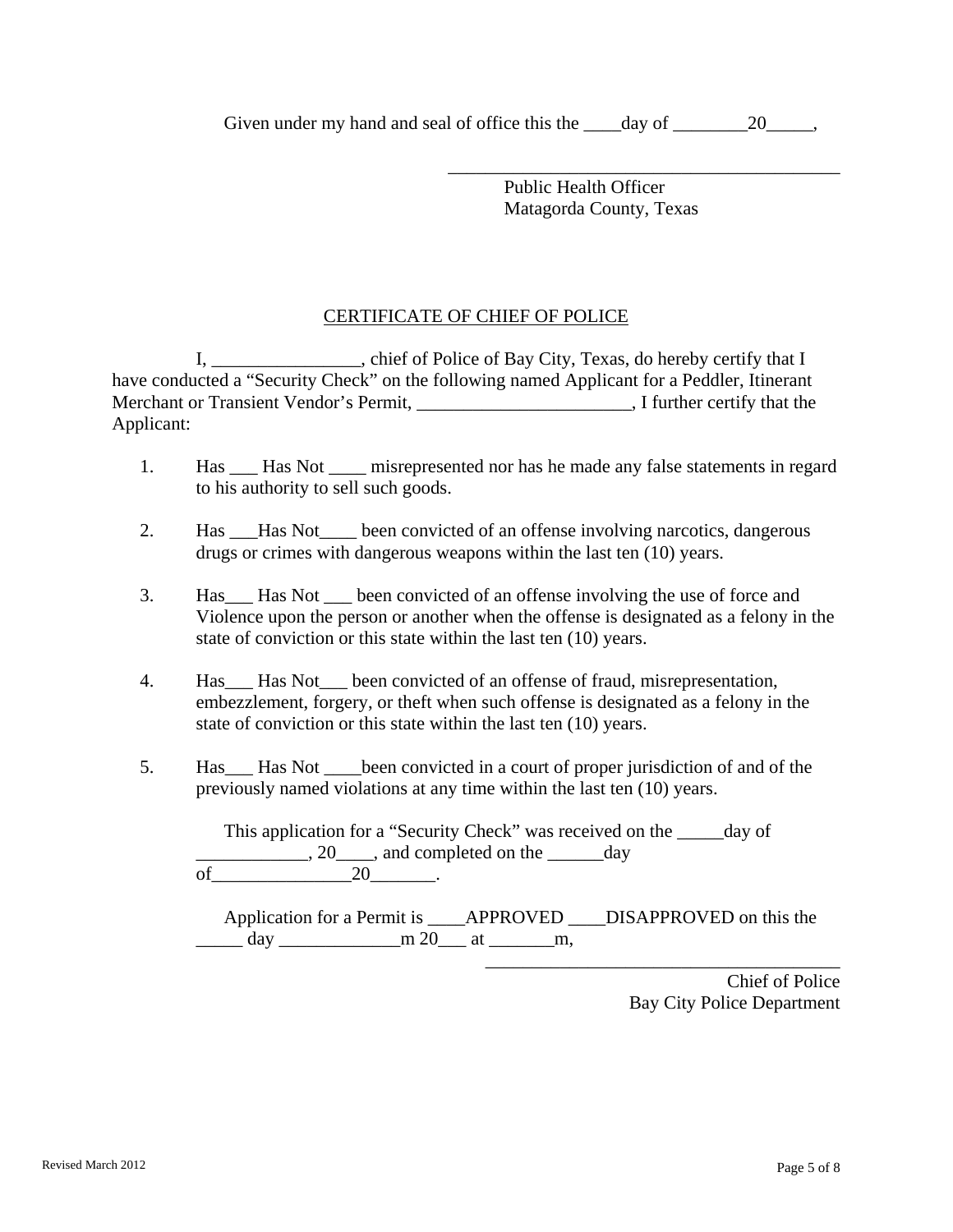## **CERTIFICATE OF CITY SECRETARY**

I, \_\_\_\_\_\_\_\_\_\_\_\_\_\_\_\_\_\_\_, City Secretary of the City of Bay City, Texas, do hereby certify that this application for a Peddler, Itinerant Merchant or Transient Vendor's Permit meets all requirement City Ordinance No. 972 and the City of Bay City Building Codes, and that the facts set forth in the application are \_\_\_\_\_\_\_ and that \_\_\_\_\_\_\_\_ lawful reason exists or warrant the denial of this Permit.

Given under my hand seal of office this the  $\_\_\_\_day$  of  $\_\_\_\_\_\_\_y$ , 20 $\_\_\_\_\$ .

Date Approved \_\_\_\_\_\_\_\_\_ \_\_\_\_\_\_\_\_\_\_\_\_\_\_\_\_\_\_\_\_\_\_\_\_\_\_\_\_ Date Disapproved \_\_\_\_\_\_\_ City Secretary,

City of Bay City, Texas

#### EXHIBIT A – VENDOR'S BOND

### THE STATE OF TEXAS COUNTY OF MATAGORDA

(NAME OF VENDOR)

| <b>VENDOR MAILING ADDRESS:</b> |  |
|--------------------------------|--|
| <b>VENDOR STREET ADDRESS:</b>  |  |
| <b>VENDOR PHONE NUMBER:</b>    |  |

| KNOWN ALL MEN BY THESE PRESENTS that                                                             | , hereinafter        |
|--------------------------------------------------------------------------------------------------|----------------------|
| called "Principal", and                                                                          | , hereinafter called |
| "Surety", as Surety are held and firmly bound unto the Obligees, who are City of Bay City and    |                      |
| any person to whom Principal sells or delivers goods within the City of Bay City, Texas, and any |                      |
| person who may be damaged or injured by the Principal's failure to comply with the Ordinances    |                      |
| of the City of Bay City or with Texas Deceptive Trade Practices and Consumer Protection Act.     |                      |
| TEX. BUS. & COM. 17.41 et seq., V.A.C.S. as now in effect or hereafter amended, the "Act",       |                      |
| for damages suffered by and court costs and attorney's fees incurred by any such Obligee as a    |                      |
| consequence of any violation of a municipal ordinance or of said Act in connection with the sale |                      |
| or delivery of such goods by the Principal in the amount of THREE THOUSAND DOLLARS               |                      |
| (\$3,000) for the payment whereof the said Principal and Surety do bind themselves, their heirs, |                      |
| administrators, executors, successors and assigns, jointly and severally, by these presents.     |                      |

 It is condition of this obligation that if the Principal complies with said Act and with all ordinances of the City of Bay City and if said Principal shall remedy all damages caused by or arising from any violation of said Act or ordinances by said Principal during the course of said transaction including the payment of any court costs or attorney's fee incurred by an Obligee hereon in connection with such transaction, then this obligation shall be void.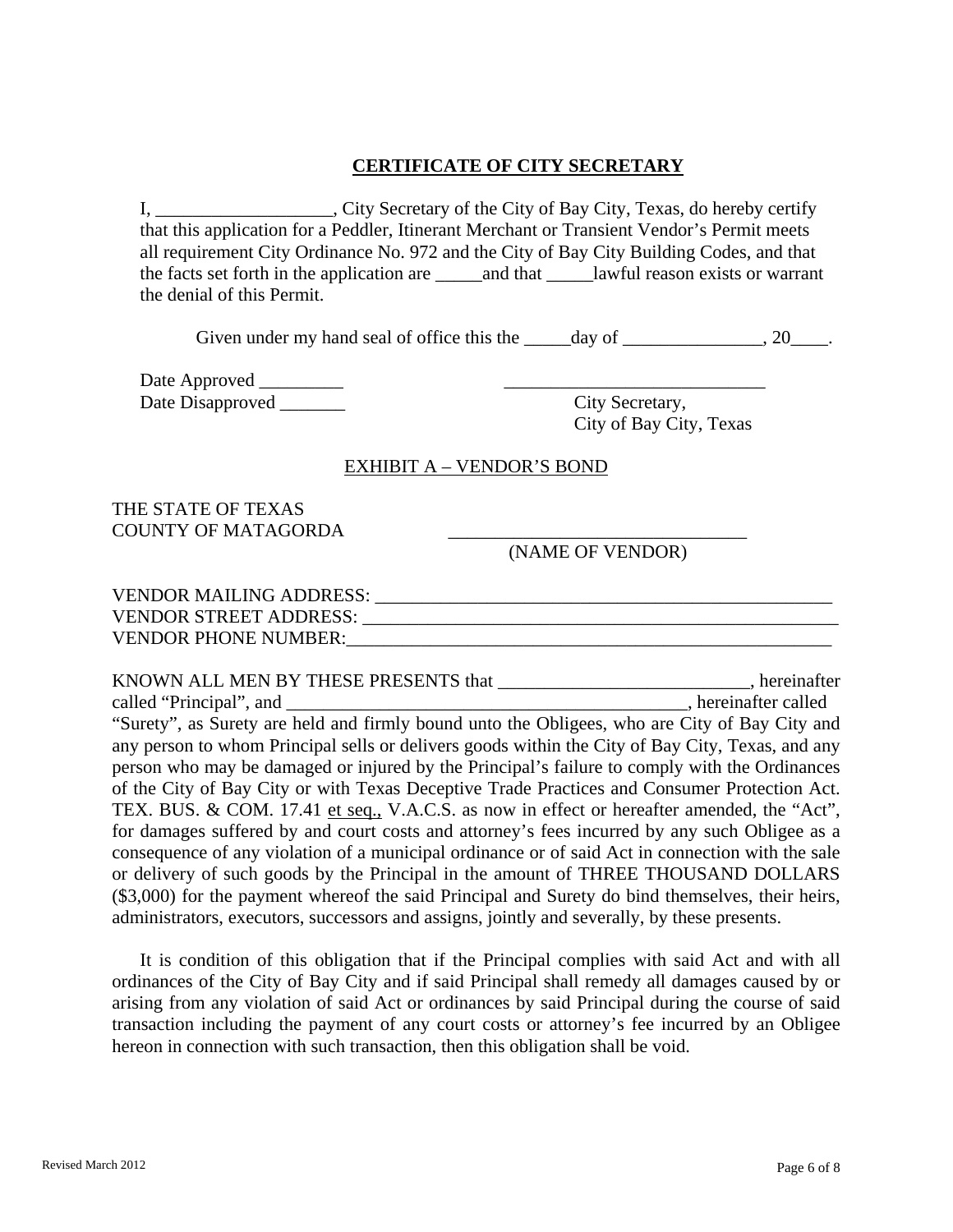In the event of the breach of the obligation of Principal hereon, said Surety shall pay to any Obligee hereon a sum not to exceed the face amount of this bond to compensate said Obligee for the damages suffered as a consequence of such breach and all court costs and attorney's fees incurred by said Obligee in connection therewith.

 The obligation of the Principal and Surety shall continue for a period of two years from the date of sale or delivery of any such goods to any Obligee whichever date is later in time and as long thereafter as required to being to a final conclusion any litigation pending against the Principal or Surety or both at the expiration of said two year period that has been instituted by an Obligee hereon or by the District Attorney of Matagorda County or the Attorney General of the State of Texas for violation of said sale or delivery of goods.

 Written notice of any non compliance with or violation of said ordinances or statute and the probably amount of damages resulting from such noncompliance or violation shall be given to the Surety hereon with two years after the later of either the date or sale or the date of delivery of such goods to an Obligee hereon.

 Liability for future acts or omissions of Principal in violation of the Code of Ordinances of the City of Bay City or of any state statute may be terminated by the Surety hereon by giving thirty (30) days written notice to the City Secretary of the City of Bay City, and the liability of Surety shall cease at the expiration of said thirty (30) days; provided, however, that said Surety shall be liable for all acts or omissions by said Principal covered by this bond and occurring prior to the date of the expiration of said thirty (30) days period. Surety shall give written notice to the City of Bay City within thirty (30) days after the date on which any claim is filed against the bond.

This bond expires at midnight \_\_\_\_\_\_\_\_\_\_\_\_\_\_\_\_\_\_\_\_\_\_\_\_\_\_\_\_\_, 20\_\_\_\_\_\_\_\_\_\_\_\_.

\_\_\_\_\_\_\_\_\_\_\_\_\_\_\_\_\_\_\_\_\_\_\_\_\_\_\_\_\_\_ \_\_\_\_\_\_\_\_\_\_\_\_\_\_\_\_\_\_\_\_\_\_\_\_\_\_\_\_\_\_\_\_\_

In witness whereof, the said Principal and Surety have signed and sealed this instrument this  $\text{day of}$   $\qquad \qquad , 20$ 

SURETY PRINCIPAL

BY:\_\_\_\_\_\_\_\_\_\_\_\_\_\_\_\_\_\_\_\_\_\_\_\_\_\_\_ BY:\_\_\_\_\_\_\_\_\_\_\_\_\_\_\_\_\_\_\_\_\_\_\_\_\_\_\_\_\_\_ TITLE TITLE The undersigned surety company represents that it is duly qualified to do business in the State of Texas and hereby designates as its agent resident in Matagorda County to whom any requisite notices may be delivered and on whom service of process may be

had in matters arising out of such suretyship.

SURETY TITLE

 $BY:$